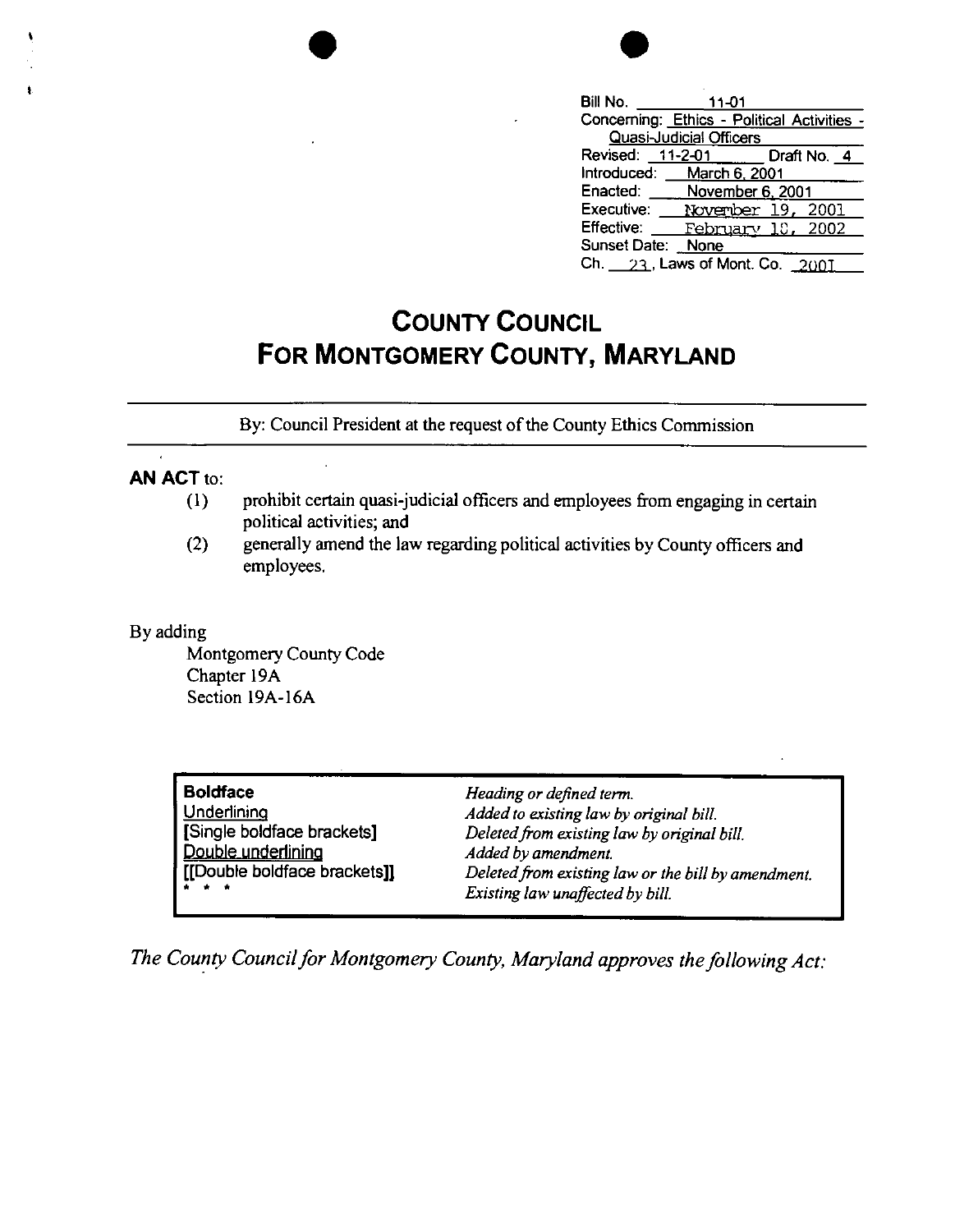$\pmb{\ell}$ 

 $\mathbf{j}$ 

| 1              |                                                                              | Sec 1. Section 19A-16A is added as follows:                                                 |  |
|----------------|------------------------------------------------------------------------------|---------------------------------------------------------------------------------------------|--|
| $\overline{2}$ |                                                                              | 19A-16A. Political activities of quasi-judicial officials.                                  |  |
| 3              |                                                                              | (a) A County quasi-judicial official must not:                                              |  |
| 4              |                                                                              | $(1)$ solicit or accept from a person within the official's jurisdiction a financial        |  |
| 5              |                                                                              | contribution for any political candidate, political organization or ballot                  |  |
| 6              |                                                                              | question (other than a ballot question which directly affects the <b>official's</b>         |  |
| 7              |                                                                              | <u>agency); or</u>                                                                          |  |
| 8              | (2) [[be a candidate for a federal, state, or county elective office without |                                                                                             |  |
| 9              |                                                                              | <u>resigning the quasi-judicial position; orli</u>                                          |  |
| 10             |                                                                              | $[[(3)]]$ solicit from a <b>person within the official's jurisdiction</b> an endorsement of |  |
| 11             |                                                                              | or opposition to a <b>political candidate</b> .                                             |  |
| 12             | (b) In this Section:                                                         |                                                                                             |  |
| 13             |                                                                              | (1) County quasi-judicial official means:                                                   |  |
| 14             | (A)                                                                          | a member or alternate member of the Animal Matters Hearing Board;                           |  |
| 15             | (B)                                                                          | <u>a member of the County Board of Appeals;</u>                                             |  |
| 16             | $\circ$                                                                      | a member of the Board of Electrical Examiners;                                              |  |
| 17             | (D)                                                                          | a member of the Board of Registration;                                                      |  |
| 18             | <u>(E)</u>                                                                   | a member or alternate member of the Commission on Landlord-Tenant                           |  |
| -19            |                                                                              | Affairs;                                                                                    |  |
| 20             | (E)                                                                          | a voting member of the Commission on Common Ownership                                       |  |
| 21             |                                                                              | Communities;                                                                                |  |
| 22             | $\Omega$                                                                     | a member of the Ethics Commission;                                                          |  |
| 23             | <u>(H)</u>                                                                   | a voting member of the Fire and Rescue Commission;                                          |  |
| 24             | $\Omega$                                                                     | a member of a [[commission panel]] case review board of the Human                           |  |
| 25             |                                                                              | [[Relations]] Rights Commission;                                                            |  |
| 26             | $\Omega$                                                                     | a member of the Merit System Protection Board;                                              |  |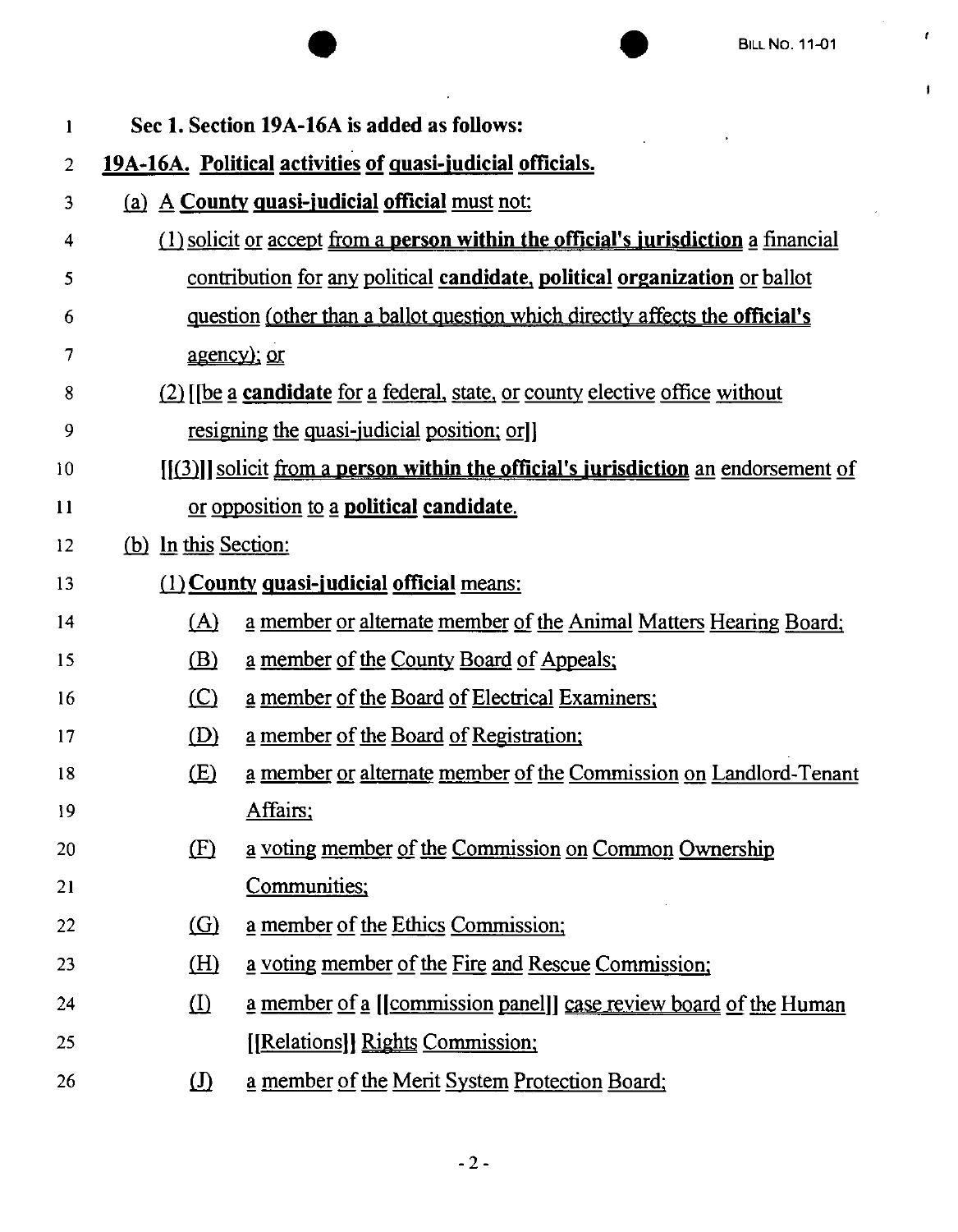|    |                                                                                     | <b>BILL NO. 11-01</b>                                                            |  |  |
|----|-------------------------------------------------------------------------------------|----------------------------------------------------------------------------------|--|--|
| 27 | <u>(K)</u>                                                                          | <u>a member of the Sign Review Board:</u>                                        |  |  |
| 28 | (L)                                                                                 | a member of the Historic Preservation Commission;                                |  |  |
| 29 | (M)                                                                                 | a member of the Contract Review Committee;                                       |  |  |
| 30 | $\textcolor{blue}{\mathbf{\textcirc}}$                                              | the Chief Administrative Officer;                                                |  |  |
| 31 | $\circ$                                                                             | a hearing examiner in the Office of Zoning and Administrative                    |  |  |
| 32 |                                                                                     | Hearings; and                                                                    |  |  |
| 33 | (P)                                                                                 | [[the]] any Public Hearing Officer in the Office of the County                   |  |  |
| 34 |                                                                                     | Executive.                                                                       |  |  |
| 35 | (2) Political organization means:                                                   |                                                                                  |  |  |
| 36 | (A)                                                                                 | an "authorized candidate campaign committee" as defined in the                   |  |  |
| 37 |                                                                                     | state election <u>law</u> ;                                                      |  |  |
| 38 | (B)                                                                                 | a "partisan organization" as defined in the state election law;                  |  |  |
| 39 | (C)                                                                                 | a "political committee" as defined in the state election law;                    |  |  |
| 40 | (D)                                                                                 | a "political action committee" as defined in the state election law;             |  |  |
| 41 |                                                                                     | and                                                                              |  |  |
| 42 | (E)                                                                                 | a "political party" as defined in the state election law.                        |  |  |
| 43 |                                                                                     | (3) Candidate has the same meaning as in the state election law.                 |  |  |
| 44 |                                                                                     | (4) Person within the official's jurisdiction means an individual who:           |  |  |
| 45 |                                                                                     | (A) is registered, or is required to register, as a lobbyist on a matter that is |  |  |
| 46 |                                                                                     | or could be considered by the official.                                          |  |  |
| 47 |                                                                                     | (B) owns or operates a business that is regulated by the <b>official</b> ;       |  |  |
| 48 | (C) does business with or has a matter pending before the <b>official's</b> agency; |                                                                                  |  |  |
| 49 | $\underline{\mathbf{u}}$                                                            |                                                                                  |  |  |
| 50 |                                                                                     | (D) has an identifiable economic interest, different from that of the general    |  |  |
| 51 |                                                                                     | public, that the official may substantially affect in performing the             |  |  |
| 52 |                                                                                     | official's duties.                                                               |  |  |

 $\bar{\mathbf{v}}$ 

 $\mathbf{r}$